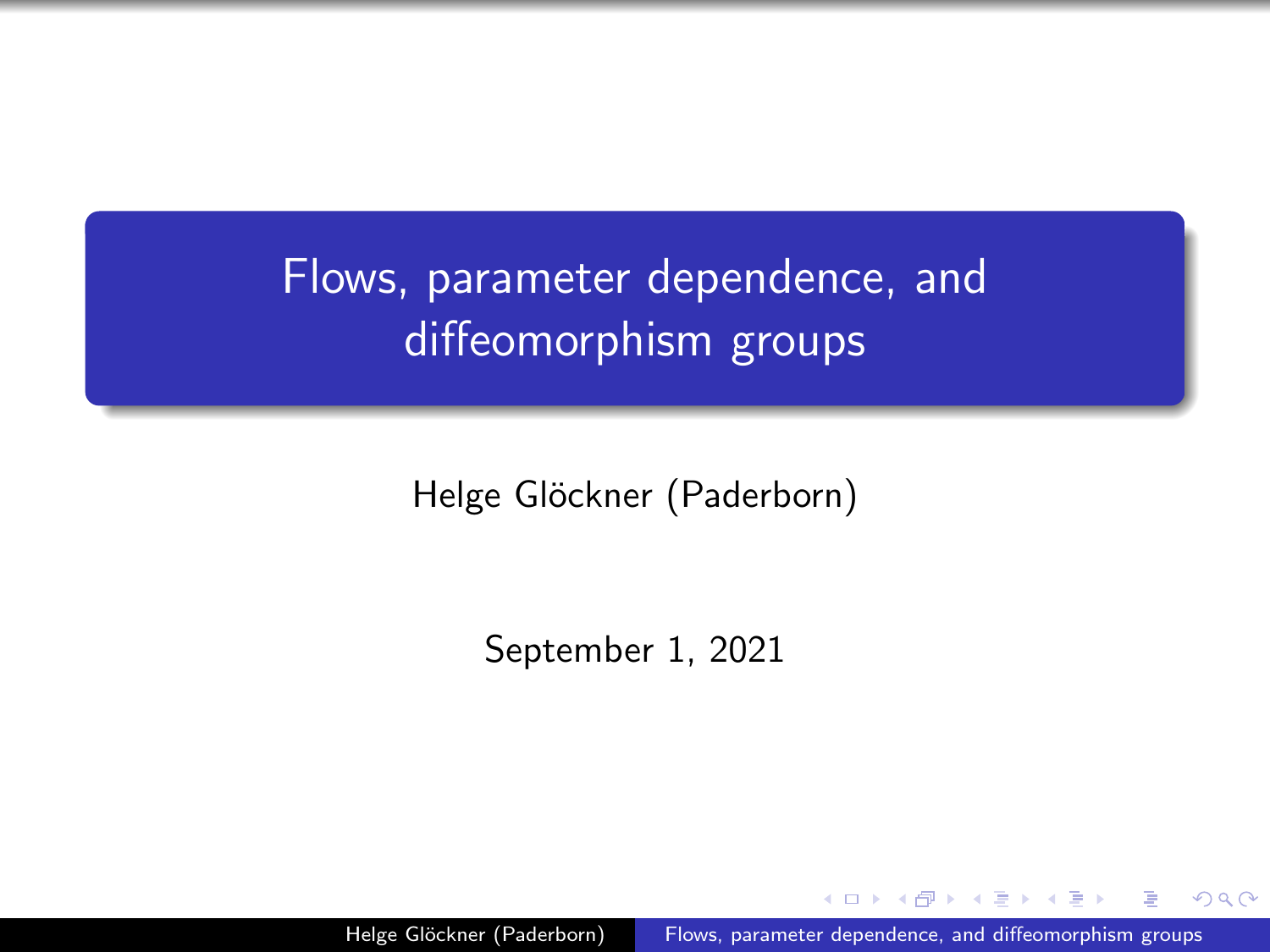Flows for complete time-dependent vector fields give rise to curves in diffeomorphism groups.

How do the diffeomorphisms depend on the vector field?

- **•** differential calculus in locally convex spaces
- examples of flows and diffeomorphism groups
- evolution equations on Lie groups (regularity)
- differential equations on G-manifolds

つへへ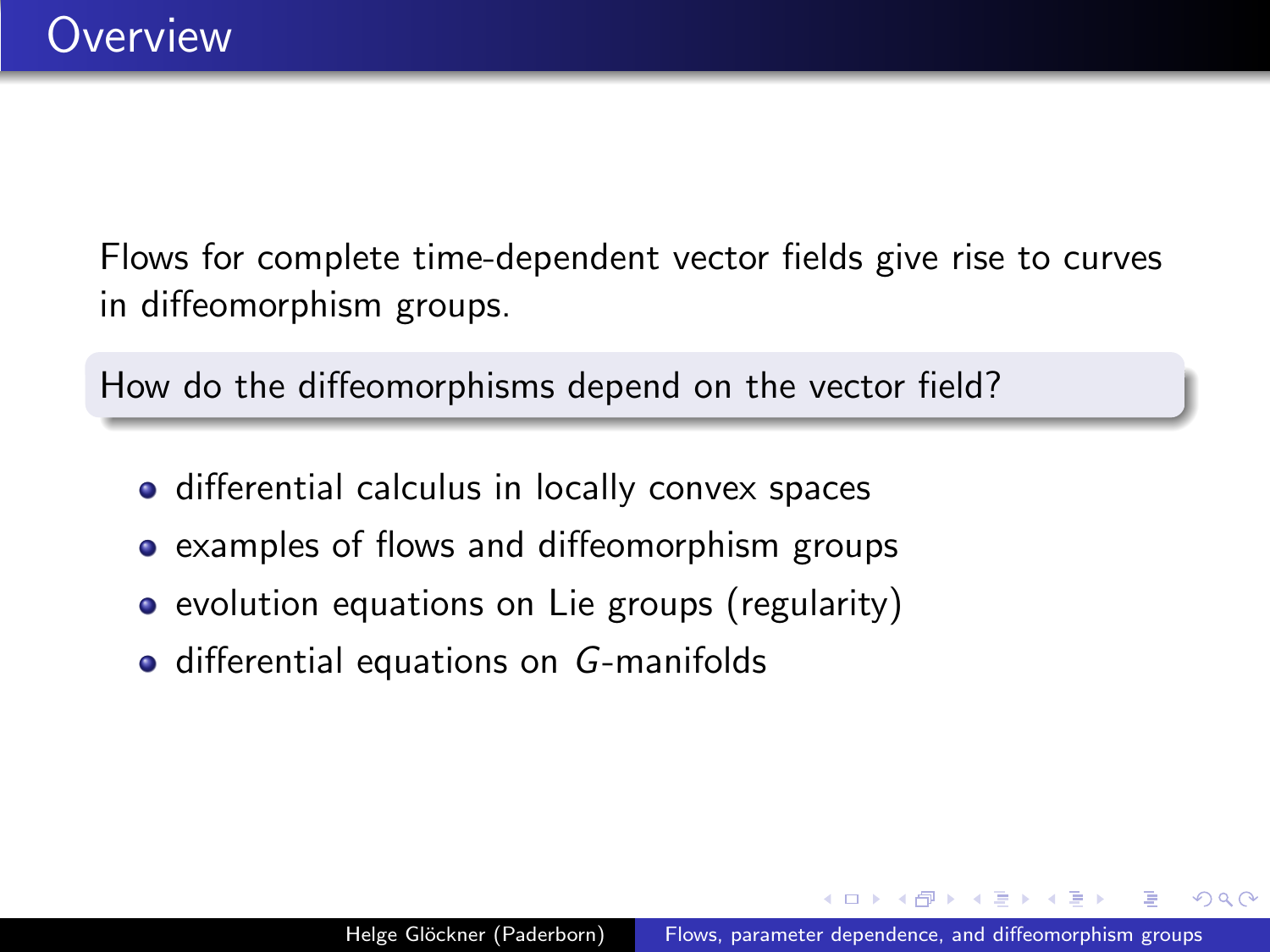## <span id="page-2-0"></span>§1 Infinite-dimensional calculus

 $E, F$  locally convex topological vector spaces

 $U \subseteq E$  open

 $k \in \mathbb{N}_0 \cup \{\infty\}$ 

#### Definition (Andrée Bastiani, 1964)

A map  $f\colon U\to F$  is called  $\mathsf{C}^k$  if it is continuous, the iterated directional derivatives

$$
d^jf(x,y_1,\ldots,y_j):=(D_{y_j}\cdots D_{y_1}f)(x)
$$

exists at  $x \in U$  for all  $j \in \mathbb{N}$  with  $j \leq k$  and  $y_1, \ldots, y_i \in E$ , and  $d^j f: U \times E^j \to F$  is continuous.

 $C^{\infty}$ -maps are also called smooth.

Chain Rule  $\rightsquigarrow$  can define smooth manifolds and Lie groups modeled on a locally convex space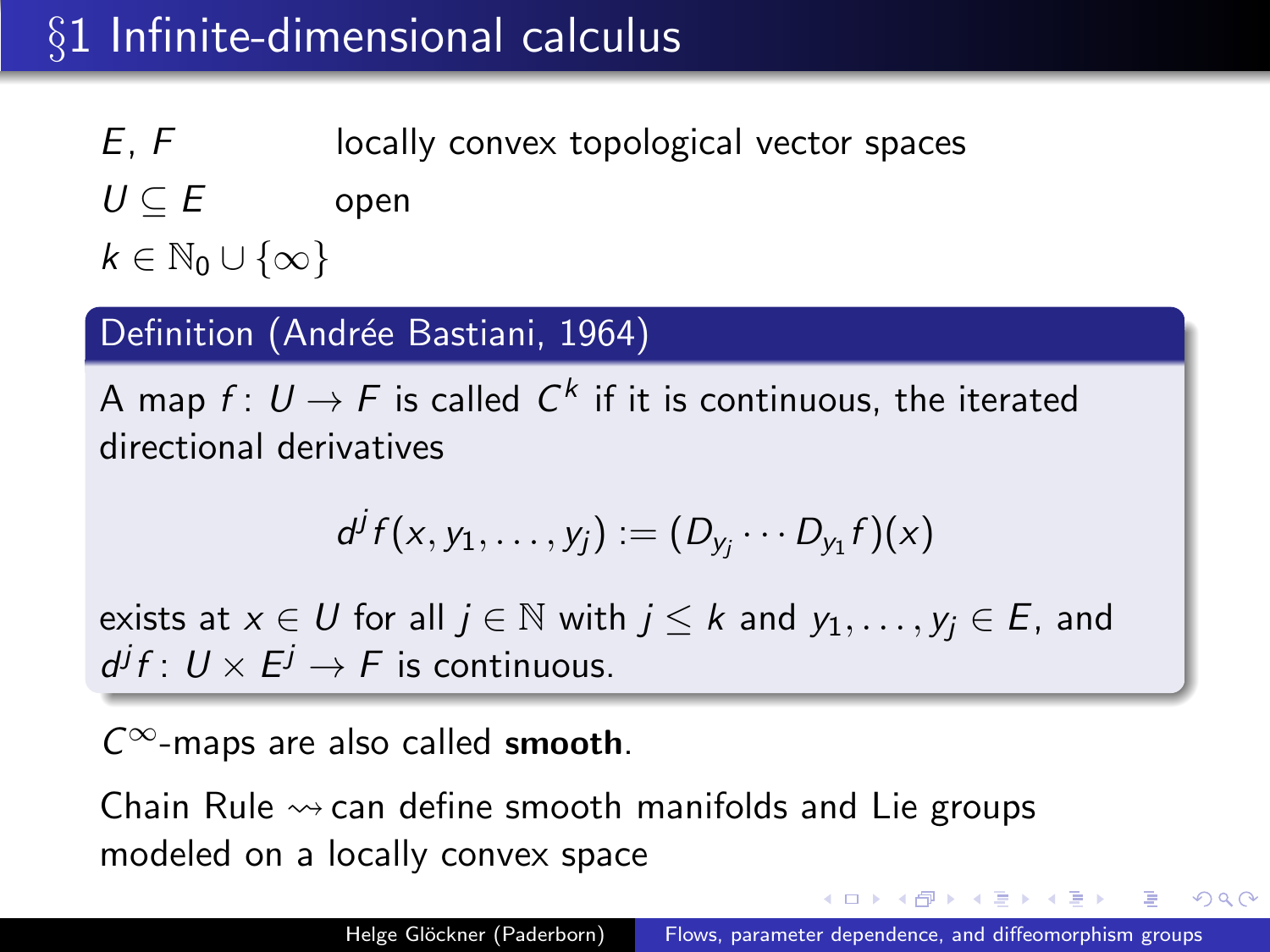<span id="page-3-0"></span>**Smooth manifold modeled on locally convex space E:** 

Hausdorff topological space M with maximal atlas of local parametrizations (homeomorphisms from open subsets of  $E$  onto open subsets of M) which are  $C^{\infty}$ -compatible

Lie group modeled on E:

group G with smooth manifold structure modeled on E turning group operations into smooth maps

 $\mathfrak{g} := L(G) := T_e G$  Lie algebra of G

Every  $C^1$ -map  $f\colon E\supseteq U\to F$  is locally Lipschitz:

For each continuous seminorm q on F and  $x_0 \in U$ , there exists a continuous seminorm  $p$  on  $E$  such that

$$
q(f(y)-f(x))\leq p(y-x)
$$

for all x, y in some  $x_0$ -neighbourhood  $U_a$  in U.

General references: Milnor 1984, G. 2002, Neeb 2006[, G](#page-2-0)[/N](#page-4-0)[ee](#page-2-0)[b](#page-3-0) [2](#page-4-0)[021](#page-0-0)

 $QQ$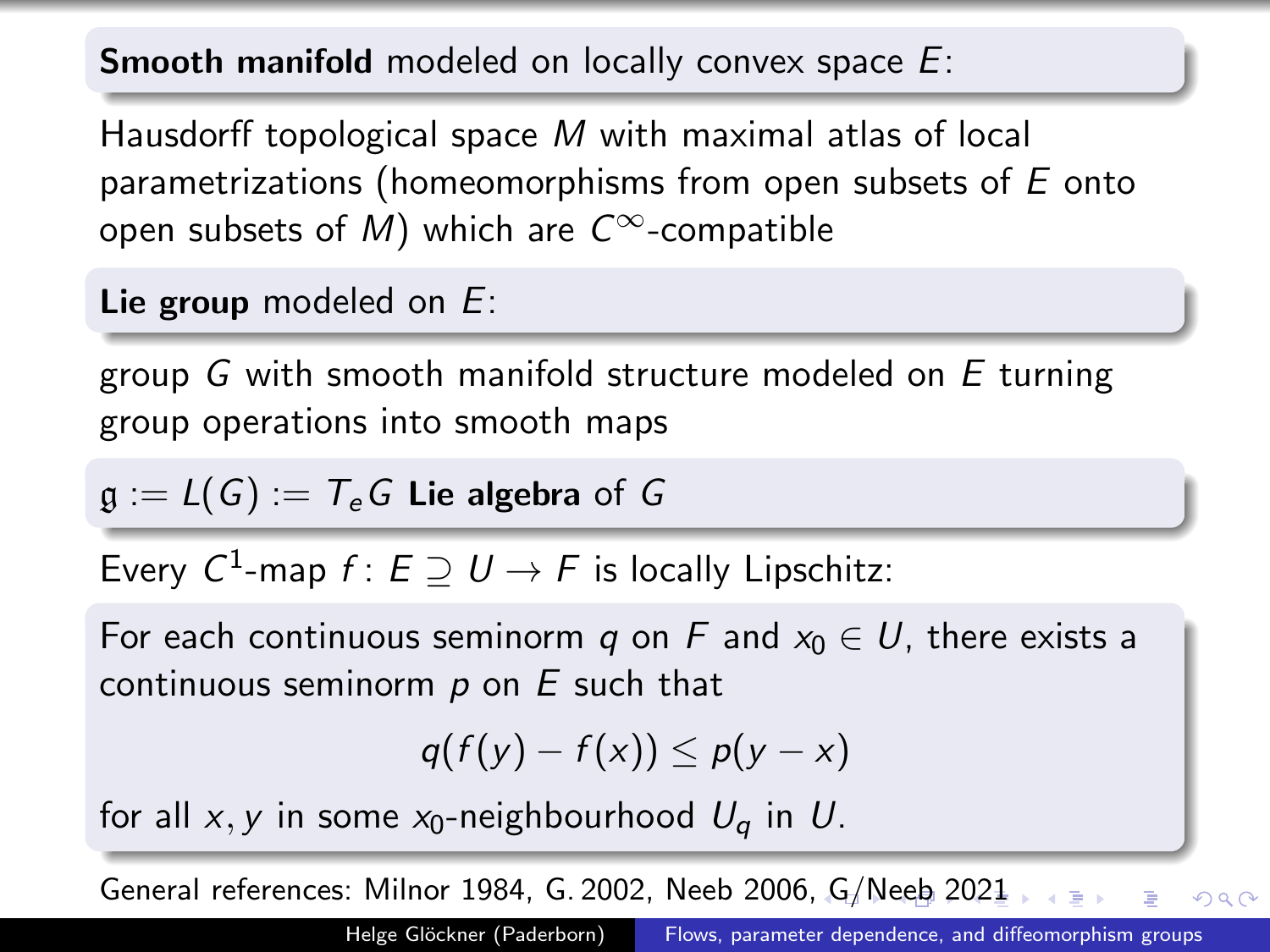# <span id="page-4-0"></span>§2 The diffeomorphism group of a compact convex set

 $K \subseteq \mathbb{R}^n$ compact, convex subset with dense interior e.g.  $[0,1]\subseteq \mathbb{R}$ ,  $[0,1]^2\subseteq \mathbb{R}^2$ , closed disc in  $\mathbb{R}^2$ , closed ball in  $\mathbb{R}^3$ 

 $C^{\infty}(K, \mathbb{R}^n)$  space of all  $f: K \to \mathbb{R}^n$  having all partial derivatives on  $K^{\circ}$  with continuous extensions to  $K$ 

 $C^\infty_{\partial K} (K,\mathbb{R}^n)$  vector subspace of all f such that  $f|_{\partial K} = 0$ 

Locally convex spaces with seminorms  $\|\partial^{|\alpha|} f/\partial x^\alpha\|_\infty$ 

Diff<sub>∂K</sub> $(K)$  set of all  $C^{\infty}$ -diffeomorphisms  $f: K \rightarrow K$  such that  $f(x) = x$  for all  $x \in \partial K$ 

#### Theorem (G./Neeb 2017)

Diff<sub>∂K</sub> (K) is a group and  $\Omega := \{f - id_K : f \in \text{Diff}_{\partial K}(K)\}\$ is an open subset of  $C^\infty_{\partial K} (K,\mathbb{R}^n)$ . Make Diff $_{\partial K} (K)$  a  $C^\infty$ -manifold with

$$
\Omega \to \mathrm{Diff}_{\partial K}(K), \quad f \mapsto \mathrm{id}_K + f
$$

as [a](#page-5-0)global parametrization[.](#page-0-0) Then Diff $_{\partial K}(K)$  is a [L](#page-3-0)[ie](#page-4-0) [gro](#page-0-0)[up](#page-16-0).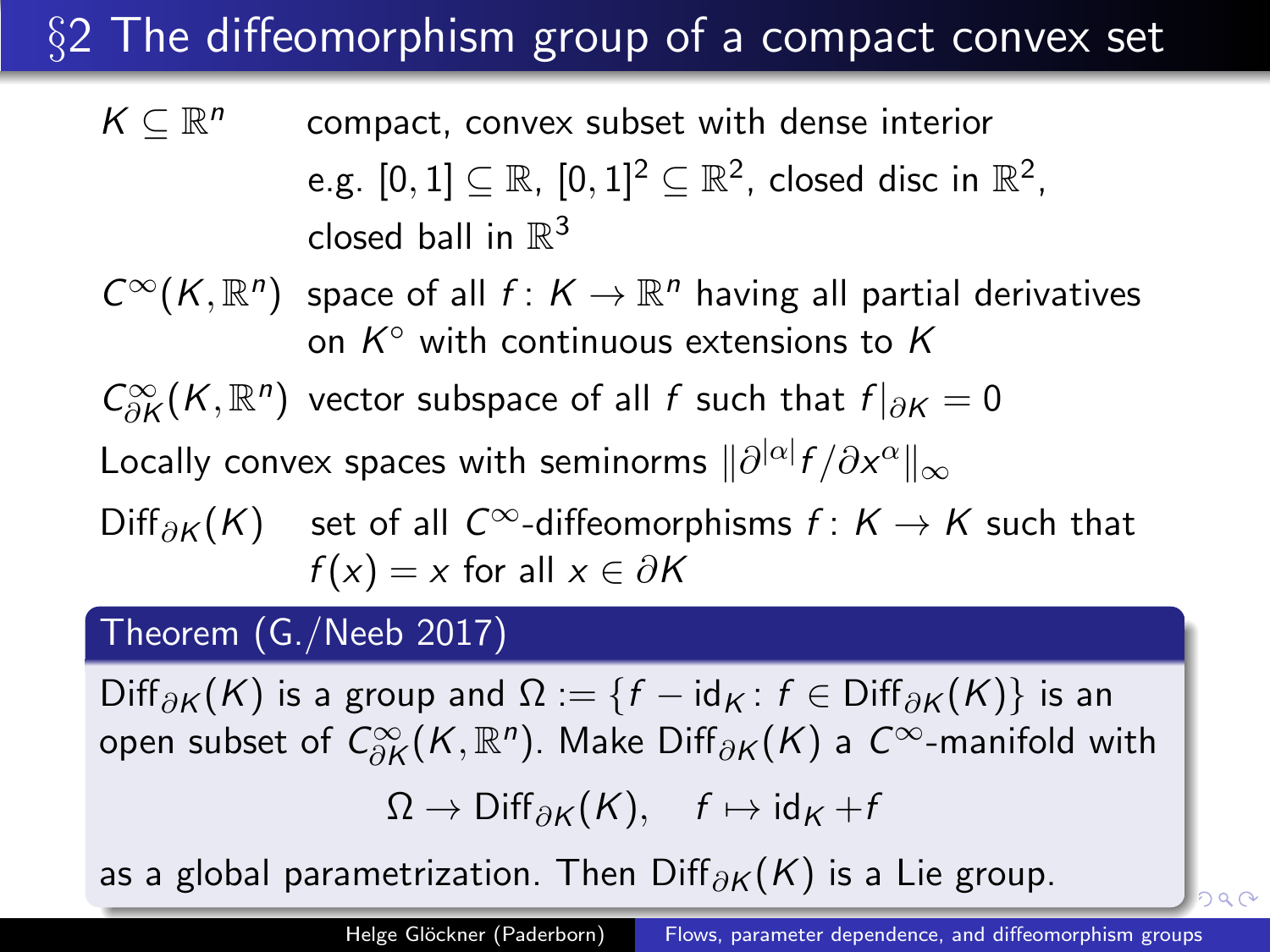<span id="page-5-0"></span>Consider a time-dependent smooth vector field on  $K$  which vanishes on  $\partial K$ , with  $\mathsf{C}^k$ -dependence on time,  $k\in\mathbb{N}_0\cup\{\infty\}.$ 

That is, we consider a  $C^k$ -map

$$
X\colon [0,1]\to \textit{C}^\infty_{\partial K}(K,\mathbb{R}^n),\ \ t\mapsto X_t.
$$

For all  $t_0 \in [0, 1]$  and  $y_0 \in K$ , the initial value problem

$$
y'(t) = X_t(y(t)), \quad y(t_0) = y_0
$$

on  $K$  has a unique solution  $\gamma_{t_0,y_0}\colon [0,1]\to K;$  flow

$$
Fl^X \colon [0,1] \times [0,1] \times K \to K, \ \ (t,t_0,y_0) \mapsto Fl_{t,t_0}(y_0) := \gamma_{t_0,y_0}(t).
$$

For all  $t, t_0 \in [0,1]$ , consider  $\mathsf{Fl}_{t,t_0} \colon K \to K$ ,  $y_0 \mapsto \mathsf{Fl}_{t,t_0}(y_0)$ .

#### Theorem (G/Neeb 2017)

For each  $X\in C^k([0,1],C^\infty_{\partial K} (K,\mathbb{R}^n))$ , we have  $\mathsf{Fl}^X_{t,t_0}\in\mathsf{Diff}_{\partial K}(K)$ for all  $t, t_0 \in [0, 1]$ . The map

$$
\mathsf{Eval}(X) \colon [0,1] \to \mathsf{Diff}_{\partial \mathcal{K}}(\mathcal{K}), \quad t \mapsto \mathsf{FI}_{t,t_0}^X
$$

is  $C^{k+1}$  and the following map is smooth:

Evol $\colon \mathcal{C}^k([0,1], C^\infty_{\partial K}(K,\mathbb{R}^n)) \rightarrow \mathcal{C}^{k+1}([0,1], \mathcal{C}^\infty(K,\mathbb{R}^n)).$  $\colon \mathcal{C}^k([0,1], C^\infty_{\partial K}(K,\mathbb{R}^n)) \rightarrow \mathcal{C}^{k+1}([0,1], \mathcal{C}^\infty(K,\mathbb{R}^n)).$  $\colon \mathcal{C}^k([0,1], C^\infty_{\partial K}(K,\mathbb{R}^n)) \rightarrow \mathcal{C}^{k+1}([0,1], \mathcal{C}^\infty(K,\mathbb{R}^n)).$  $\colon \mathcal{C}^k([0,1], C^\infty_{\partial K}(K,\mathbb{R}^n)) \rightarrow \mathcal{C}^{k+1}([0,1], \mathcal{C}^\infty(K,\mathbb{R}^n)).$  $\colon \mathcal{C}^k([0,1], C^\infty_{\partial K}(K,\mathbb{R}^n)) \rightarrow \mathcal{C}^{k+1}([0,1], \mathcal{C}^\infty(K,\mathbb{R}^n)).$  $\colon \mathcal{C}^k([0,1], C^\infty_{\partial K}(K,\mathbb{R}^n)) \rightarrow \mathcal{C}^{k+1}([0,1], \mathcal{C}^\infty(K,\mathbb{R}^n)).$  $\colon \mathcal{C}^k([0,1], C^\infty_{\partial K}(K,\mathbb{R}^n)) \rightarrow \mathcal{C}^{k+1}([0,1], \mathcal{C}^\infty(K,\mathbb{R}^n)).$  $\colon \mathcal{C}^k([0,1], C^\infty_{\partial K}(K,\mathbb{R}^n)) \rightarrow \mathcal{C}^{k+1}([0,1], \mathcal{C}^\infty(K,\mathbb{R}^n)).$  $\colon \mathcal{C}^k([0,1], C^\infty_{\partial K}(K,\mathbb{R}^n)) \rightarrow \mathcal{C}^{k+1}([0,1], \mathcal{C}^\infty(K,\mathbb{R}^n)).$  $\colon \mathcal{C}^k([0,1], C^\infty_{\partial K}(K,\mathbb{R}^n)) \rightarrow \mathcal{C}^{k+1}([0,1], \mathcal{C}^\infty(K,\mathbb{R}^n)).$  $\colon \mathcal{C}^k([0,1], C^\infty_{\partial K}(K,\mathbb{R}^n)) \rightarrow \mathcal{C}^{k+1}([0,1], \mathcal{C}^\infty(K,\mathbb{R}^n)).$  $\colon \mathcal{C}^k([0,1], C^\infty_{\partial K}(K,\mathbb{R}^n)) \rightarrow \mathcal{C}^{k+1}([0,1], \mathcal{C}^\infty(K,\mathbb{R}^n)).$  $\colon \mathcal{C}^k([0,1], C^\infty_{\partial K}(K,\mathbb{R}^n)) \rightarrow \mathcal{C}^{k+1}([0,1], \mathcal{C}^\infty(K,\mathbb{R}^n)).$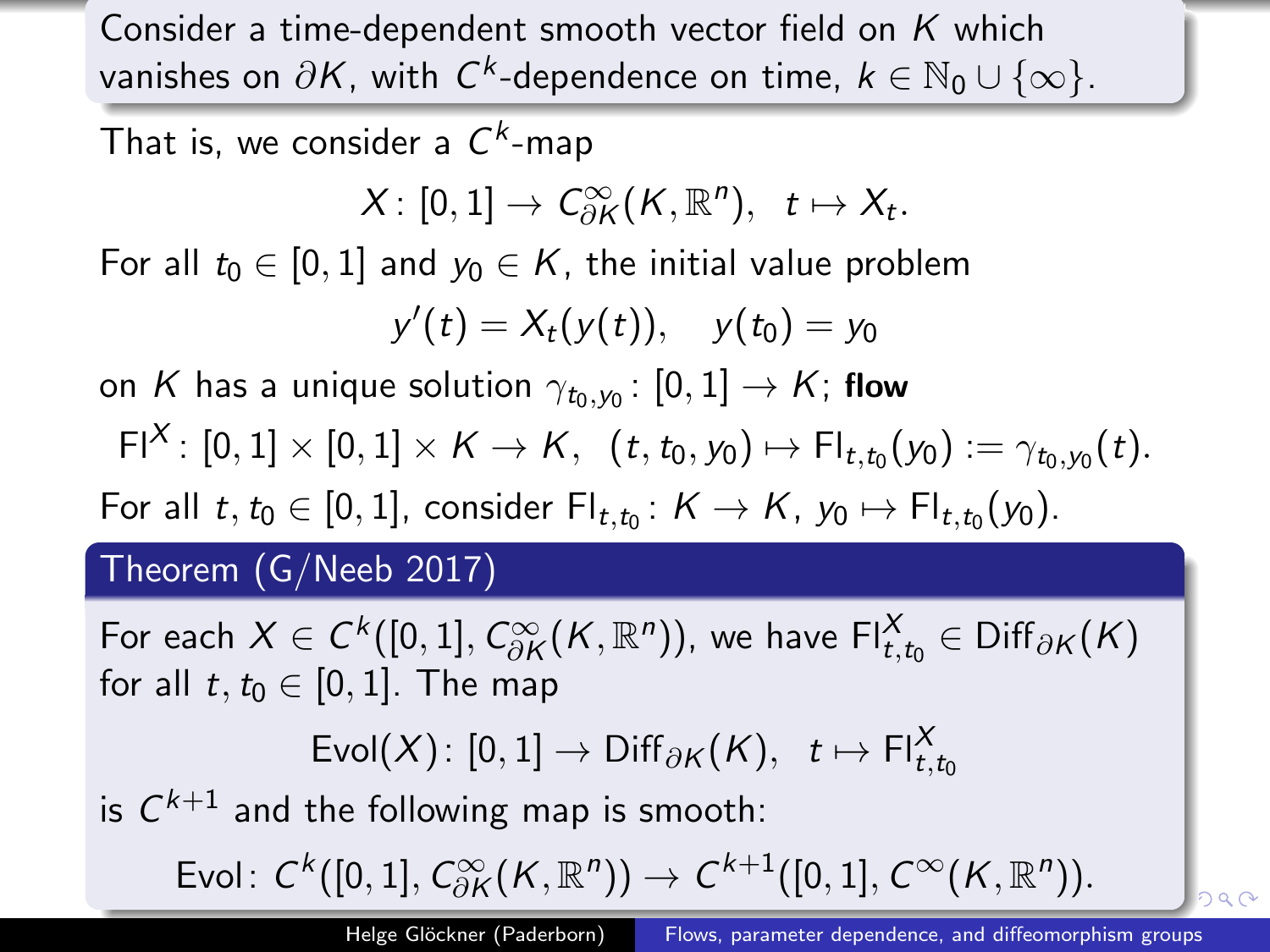<span id="page-6-0"></span>In particular,

$$
\mathsf{Evol}\colon\mathcal{C}([0,1],\mathcal{C}^\infty_{\partial K} (K,\mathbb{R}^n))\rightarrow \mathcal{C}^1([0,1],\mathcal{C}^\infty(K,\mathbb{R}^n))
$$

is smooth.

Now consider a time-dependent vector field  $X \colon [0,1] \to C^\infty_{\partial K}(K,{\mathbb R}^n)$  which is **piecewise continuous** in time.

Thus, there exists a subdivision  $0 = t_0 < \cdots < t_m = 1$  such that  $X|_{\mathbf{]t}_j,t_{j+1}[}$  has a continuous extension

$$
X_j\colon [t_j,t_{j+1}]\to C^\infty_{\partial K}(K,\mathbb{R}^n).
$$

For example,  $X$  may be **piecewise constant** (an  $C^\infty_{\partial K}(K,\mathbb{R}^n)$ -valued staircase function).

Flow for  $t_0 := 0$ :  $\mathsf{FI}^X_{t,0} = \mathsf{FI}^{X_j}_{t,t_j} \circ \mathsf{FI}^{X_{j-1}}_{t_j,t_{j-1}} \circ \cdots \circ \mathsf{FI}^{X_0}_{t_1,t_0} \in \mathsf{Diff}_{\partial \mathcal{K}}(\mathcal{K}) \quad \text{if } t \in [t_j,t_{j+1}].$ Then the following map is piecewise  $C^1$ :  $\mathsf{Eval}(X) \colon [0,1] \to \mathsf{Diff}_{\partial K}(K), \ \ t \mapsto \mathsf{Fl}^X_{t \sharp 0}.$  $\mathsf{Eval}(X) \colon [0,1] \to \mathsf{Diff}_{\partial K}(K), \ \ t \mapsto \mathsf{Fl}^X_{t \sharp 0}.$  $\mathsf{Eval}(X) \colon [0,1] \to \mathsf{Diff}_{\partial K}(K), \ \ t \mapsto \mathsf{Fl}^X_{t \sharp 0}.$  $\mathsf{Eval}(X) \colon [0,1] \to \mathsf{Diff}_{\partial K}(K), \ \ t \mapsto \mathsf{Fl}^X_{t \sharp 0}.$  $\mathsf{Eval}(X) \colon [0,1] \to \mathsf{Diff}_{\partial K}(K), \ \ t \mapsto \mathsf{Fl}^X_{t \sharp 0}.$  $\mathsf{Eval}(X) \colon [0,1] \to \mathsf{Diff}_{\partial K}(K), \ \ t \mapsto \mathsf{Fl}^X_{t \sharp 0}.$  $\mathsf{Eval}(X) \colon [0,1] \to \mathsf{Diff}_{\partial K}(K), \ \ t \mapsto \mathsf{Fl}^X_{t \sharp 0}.$  $\mathsf{Eval}(X) \colon [0,1] \to \mathsf{Diff}_{\partial K}(K), \ \ t \mapsto \mathsf{Fl}^X_{t \sharp 0}.$  $\mathsf{Eval}(X) \colon [0,1] \to \mathsf{Diff}_{\partial K}(K), \ \ t \mapsto \mathsf{Fl}^X_{t \sharp 0}.$ 

Helge Glöckner (Paderborn) [Flows, parameter dependence, and diffeomorphism groups](#page-0-0)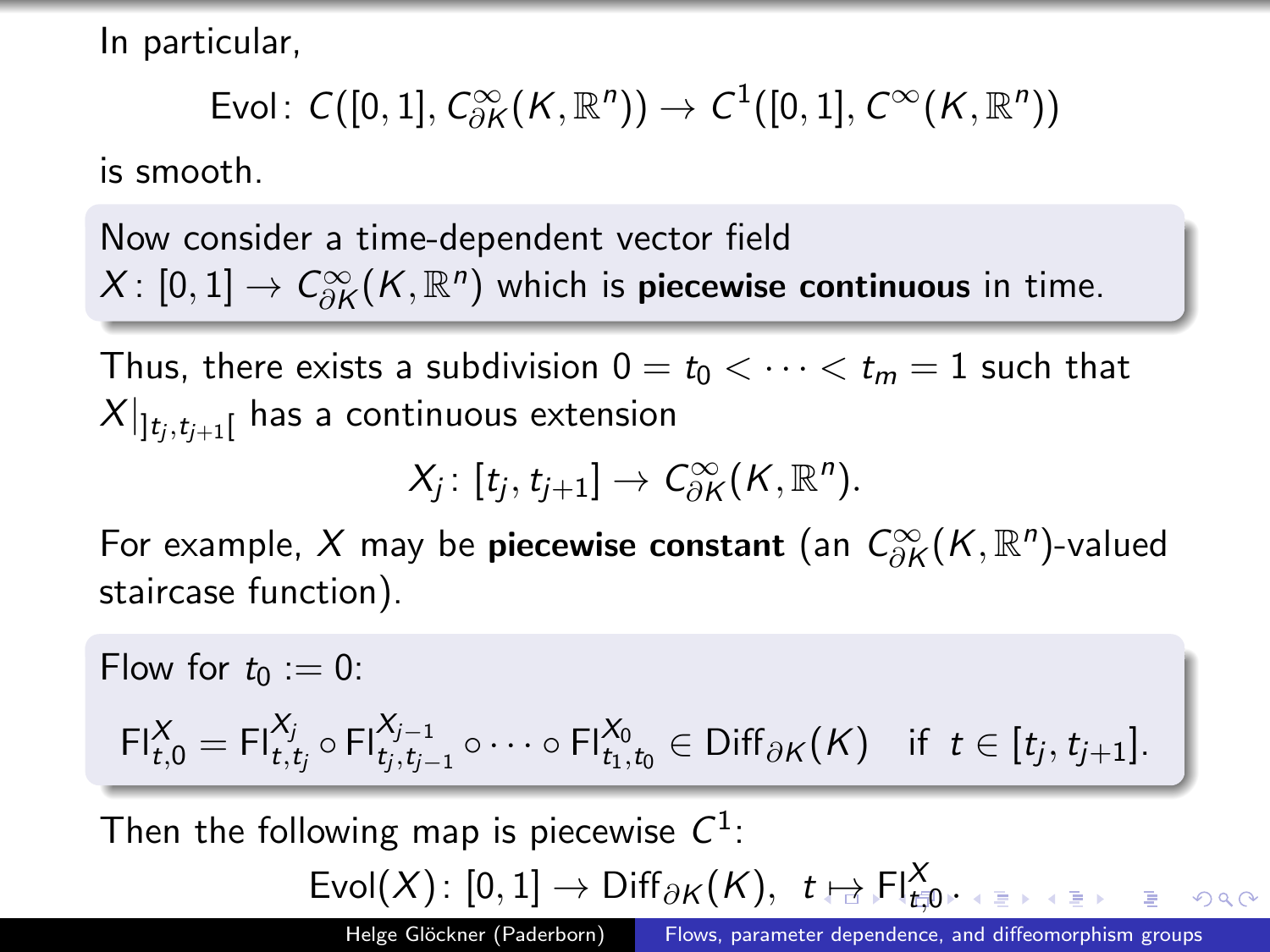<span id="page-7-0"></span>Identify piecewise continuous X and Y if  $X(t) = Y(t)$  for all but finitely many  $t \in [0,1]$ ; get locally convex space

$$
\mathcal{C}_{pw}([0,1],\mathcal{C}^\infty_{\partial K} (K,\mathbb{R}^n))
$$

with seminorms  $||q \circ X||_{1}$ , for q in set of continuous seminorms on  $C^\infty_{\partial K} (K,\mathbb{R}^n)$ . Lie theoretic facts imply:

Evol:  $C_{\sf pw}([0,1], C_{\partial K}^{\infty}(K,{\mathbb R}^{n})) \to {\sf AC}([0,1],C^{\infty}(K,{\mathbb R}^{n}))$  is a smooth map to the Fréchet space of absolutely continuous  $C^{\infty}(K,\mathbb{R}^n)$ -valued functions.

Notably Evol is continuous (and locally Lipschitz). Thus:

If  $X \in C([0,1], C^\infty_{\partial K}(K,\mathbb{R}^n))$  and  $(X_n)_{n \in \mathbb{N}}$  is a sequence of piecewise constant vector fields  $X_n \colon [0,1] \to C^\infty_{\partial K} (K, {\mathbb R}^n)$  such that  $X_n \to X$  in the  $L^1$ -topology, then  $\mathsf{Evol}(X_n) \to \mathsf{Evol}(X)$  uniformly

and even in AC([0, 1],  $C^{\infty}(K, \mathbb{R}^n)$ ).

**≮ロト ⊀何ト ⊀ ヨト ⊀ ヨト**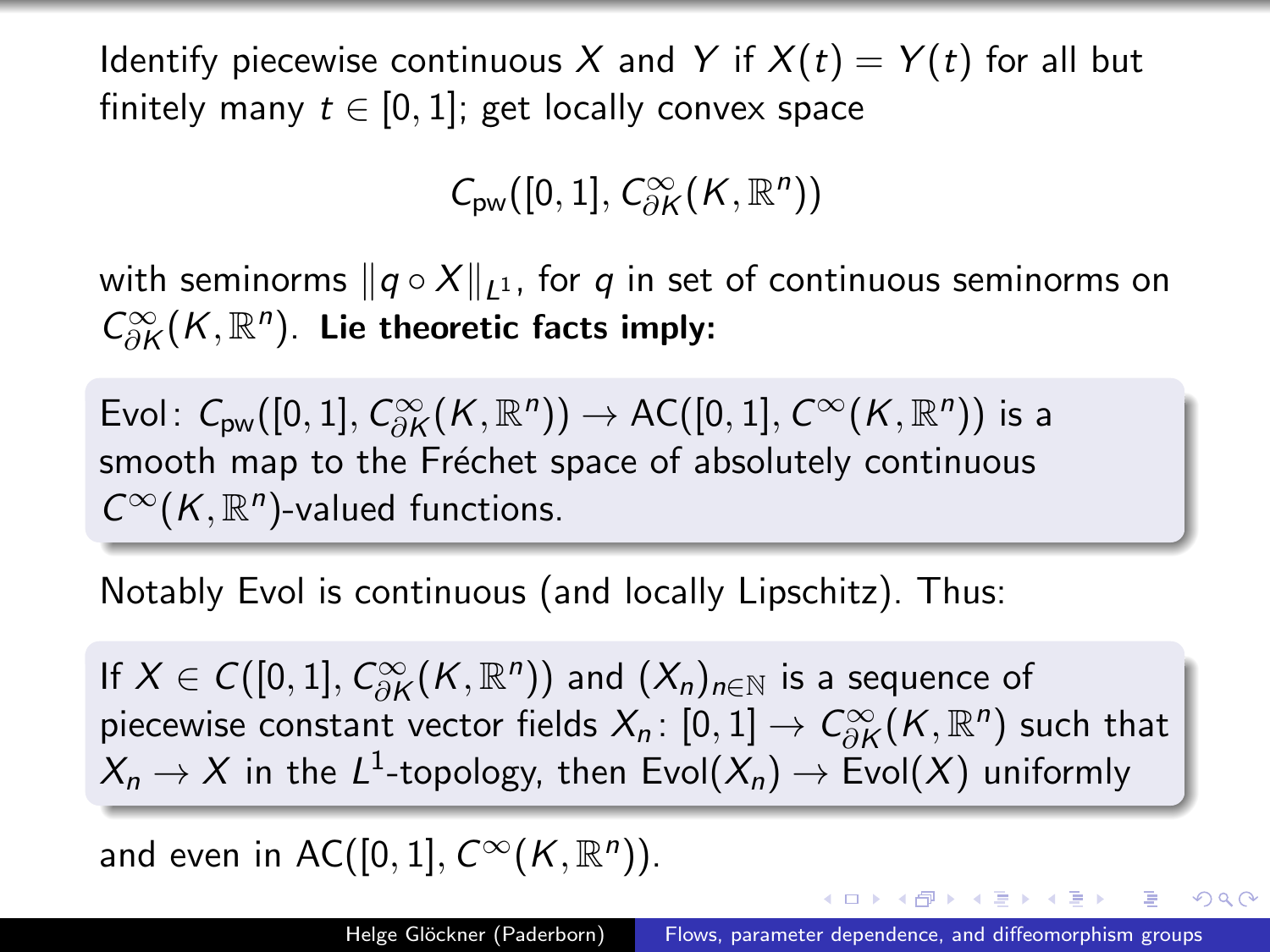If E is a Fréchet space, call  $f : [0, 1] \rightarrow E$  absolutely continuous if there exists  $g\in L^1([0,1],E)$  (a Bochner-integrable function) with

$$
f(t) = f(0) + \int_0^t g(s) \, ds \quad \text{for all} \ \ t \in [0,1].
$$

For  $\lambda_1$ -almost all  $t\in[0,1]$ , the derivative  $f'(t)$  exists and equals  $g(t)$ .

The absolutely continuous E-valued functions form a vector space  $AC([0, 1], E)$ . It is a Fréchet space with respect to the seminorms

$$
||f||_{AC,q} := \max\{||q \circ f||_{\infty}, ||q \circ f'||_{L^1}\},\
$$

for  $q$  in the set of continuous seminorms on  $E$ .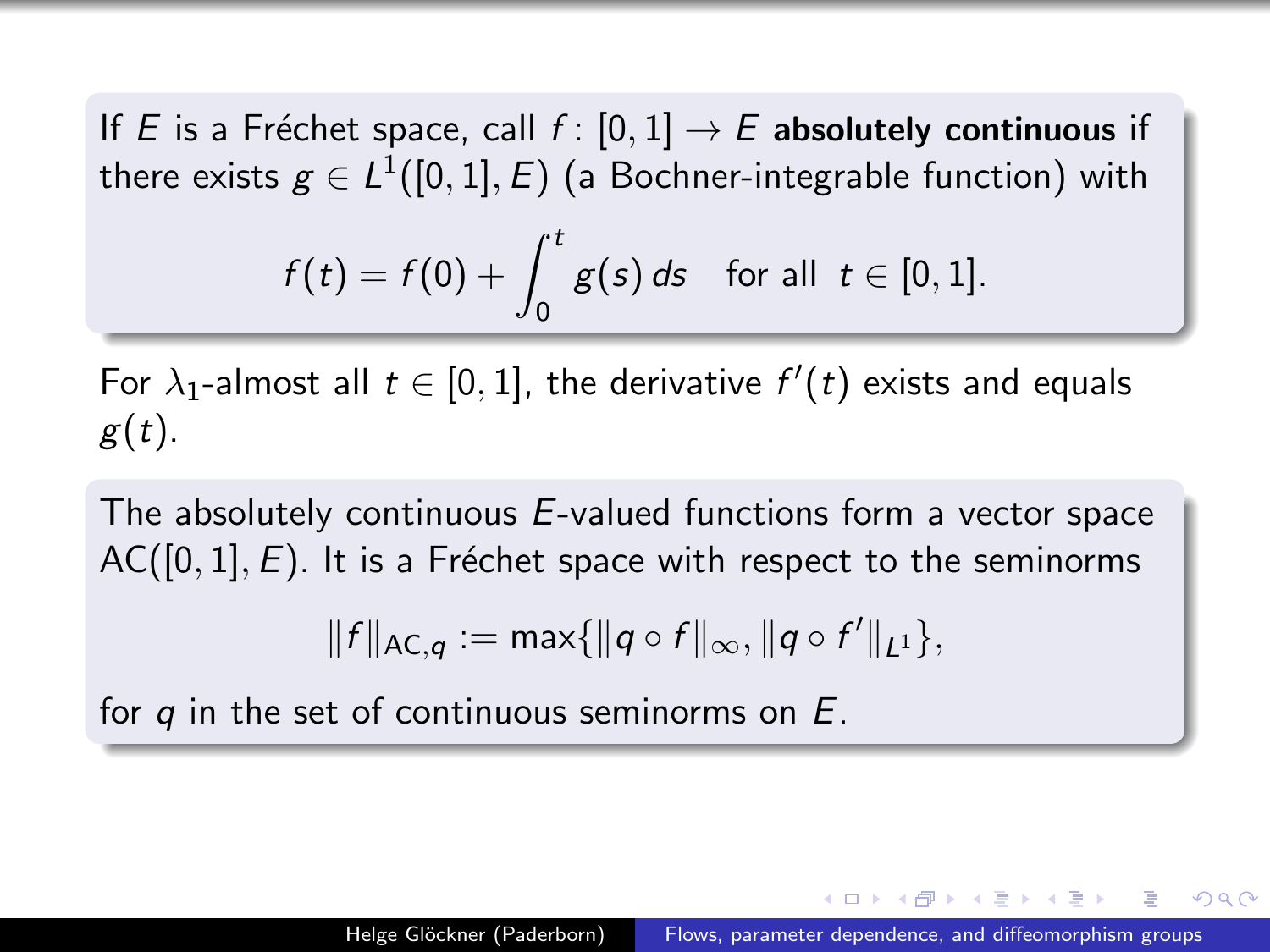### §3 Lie-theoretic background

Let  $G$  be a Lie group modeled on a locally convex space  $E$ , with neutral element e; let  $g := T_e G \cong E$  be its Lie algebra.

For  $g \in G$ , consider the right translation  $\rho_g : G \to G$ ,  $x \mapsto xg$ . Passing to tangent maps, we get a smooth right action

$$
TG \times G \to TG, \ \ (v,g) \mapsto v.g := T\rho_g(v)
$$

of G on TG. Let  $k \in \mathbb{N}_0 \cup \{\infty\}$ .

The Lie group  $G$  is called  $\boldsymbol{C^k}$ -semiregular if, for each  $\gamma \in \mathsf{C}^k([0,1],\mathfrak{g})$ , there exists a (necessarily unique)  $\mathsf{C}^1\text{-}\mathsf{function}$  $\eta$ : [0, 1]  $\rightarrow$  G such that

$$
\dot{\eta}(t) = \gamma(t).\eta(t) \text{ and } \eta(0) = e.
$$

Then  $\eta$  is  $\mathcal{C}^{k+1}$  and we call Evol $(\gamma) := \eta$  the (right) evolution of  $\gamma.$ 

If G is  $C^k$ -semiregular and Evol:  $C^k([0,1],\mathfrak{g})\rightarrow C^{k+1}([0,1],G)$  is smooth, then G is called  $C^k$ -regular.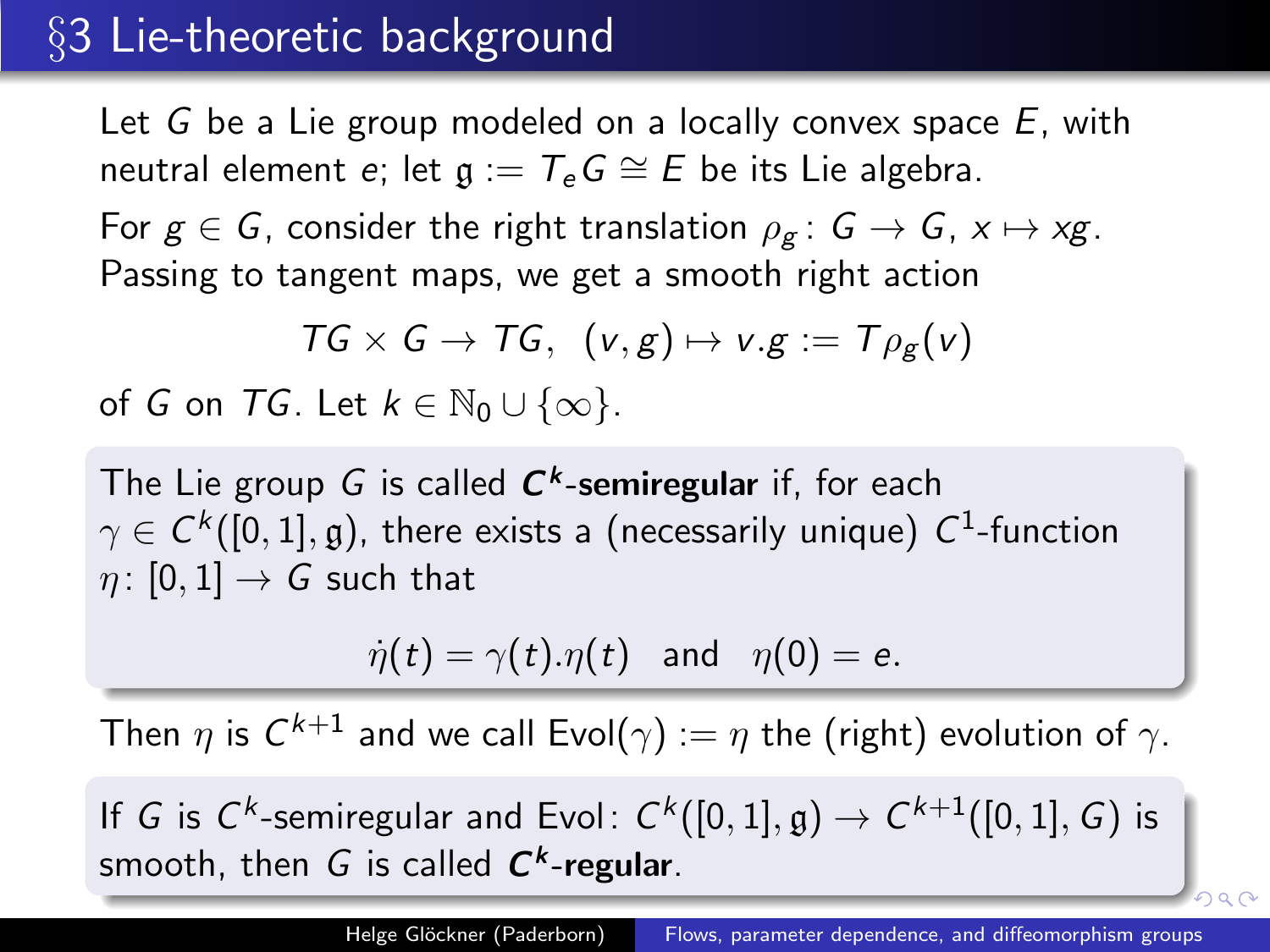### <span id="page-10-0"></span> $C^k$ -regularity implies  $C^{\ell}$ -regularity for all  $\ell \geq k$ .

Thus  $C^{\infty}$ -regularity (introduced by John Milnor in 1984 and abbreviated "regularity") is the weakest property. We used:

For each  $k \in \mathbb{N}_0 \cup \{\infty\}$  and Lie group G modeled on E, the group  $C<sup>k</sup>([0,1], G)$  can be made a Lie group modeled on  $C<sup>k</sup>([0,1], E)$ .

Let  $\phi: E \subseteq V \rightarrow U \subseteq G$  be a local parametrization with  $e \in U$ ; then  $\mathsf{C}^k([0,1],V)$  is open in  $\mathsf{C}^k([0,1],E)$  and the bijection

 $\phi_*\colon\thinspace \mathcal{C}^k([0,1],V)\to \mathcal{C}^k([0,1],U)\subseteq \mathcal{C}^k([0,1],\mathcal{G}),\ \ f\mapsto \phi\circ f,$ 

together with it right translates  $f \mapsto \phi_*(f)g$  with  $g\in \mathcal{C}^k([0,1],G)$ , can be used as a  $\mathcal{C}^{\infty}\textrm{-atlas}$  of local parametrizations for  $C^k([0,1], G)$ .

Likewise,  $AC([0,1], G)$  is a Lie group modeled on  $AC([0,1], E)$  if G is modeled on a sequentially complete locally convex space E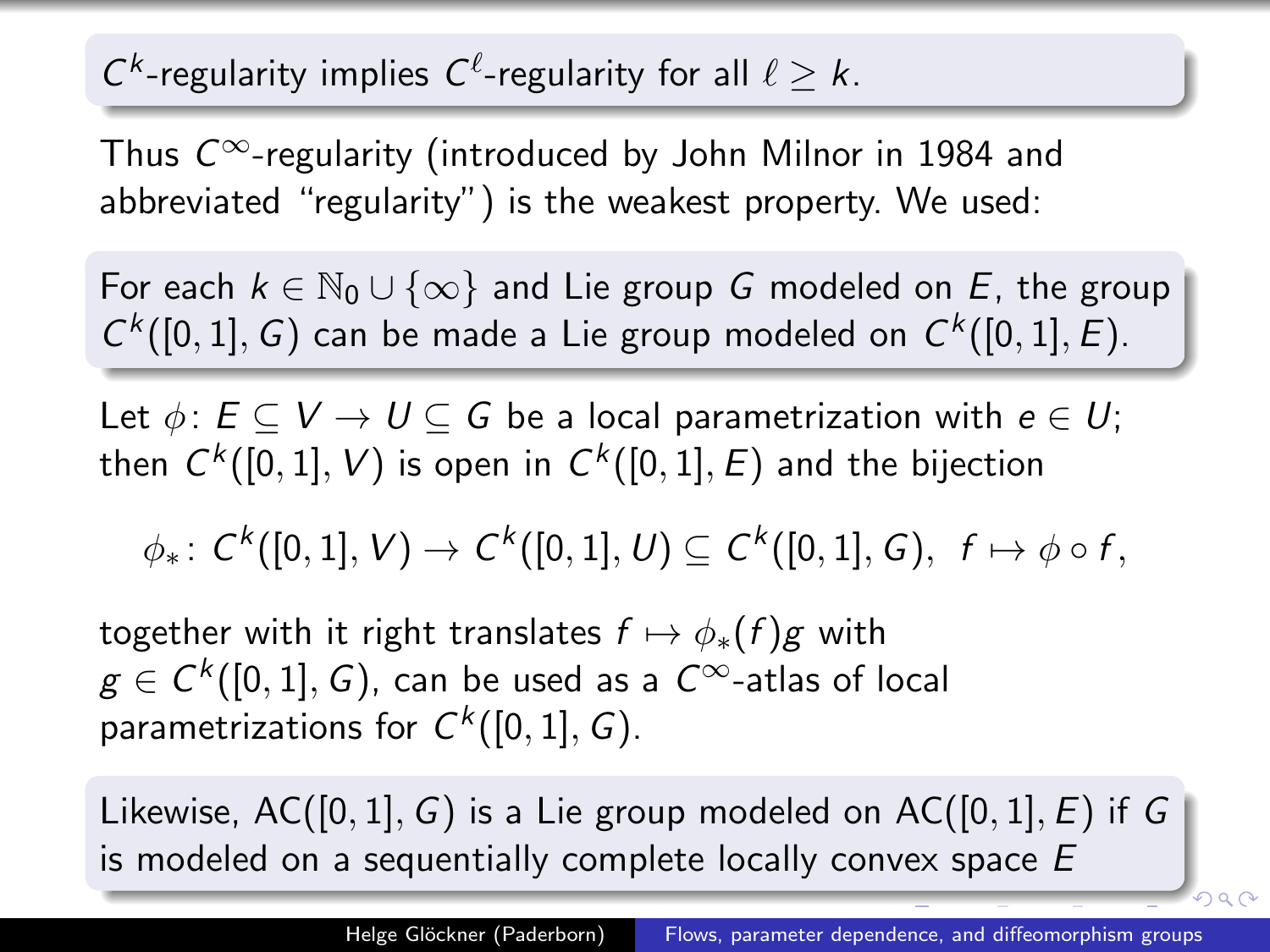<span id="page-11-0"></span>Say that  $G$  is  $\boldsymbol{L^1}$ -regular if each  $\gamma \in L^1([0,1],\mathfrak{g})$  has a right evolution Evol $(\gamma) \in AC([0,1], G)$  and Evol:  $L^1([0,1],\mathfrak{g})\rightarrow\mathsf{AC}([0,1],\mathsf{G})$  is smooth.

 $L^1$ -regularity implies  $C^0$ -regularity.

#### Theorem (Milnor 1984)

Let G and H be Lie groups and  $\psi: \mathfrak{g} \to \mathfrak{h}$  be a continuous Lie algebra homomorphism. If G is 1-connected and  $H$  is regular, then  $\psi = T_e \phi$  for a smooth group homomorphism  $\phi : G \to H$ .

Every regular Lie group has an exponential function,

$$
\exp_G\colon \mathfrak{g}\to \mathsf{G},\quad v\mapsto \text{Evol}(t\mapsto v)(1).
$$

#### Theorem (G. 2015)

If  $G$  is  $L^1$ -regular, then the Trotter product formula holds,  $\exp_G(x+y) = \lim_{n\to\infty} (\exp_G(x/n) \exp_G(y/n))^n$ .

Hanusch 2020[:](#page-10-0)  $C^0$ -regularity suffices. Backg[rou](#page-10-0)[nd](#page-12-0): [H](#page-11-0)[a](#page-12-0)[nu](#page-0-0)[sc](#page-16-0)[h](#page-0-0) [20](#page-16-0)[17.](#page-0-0)  $\Omega$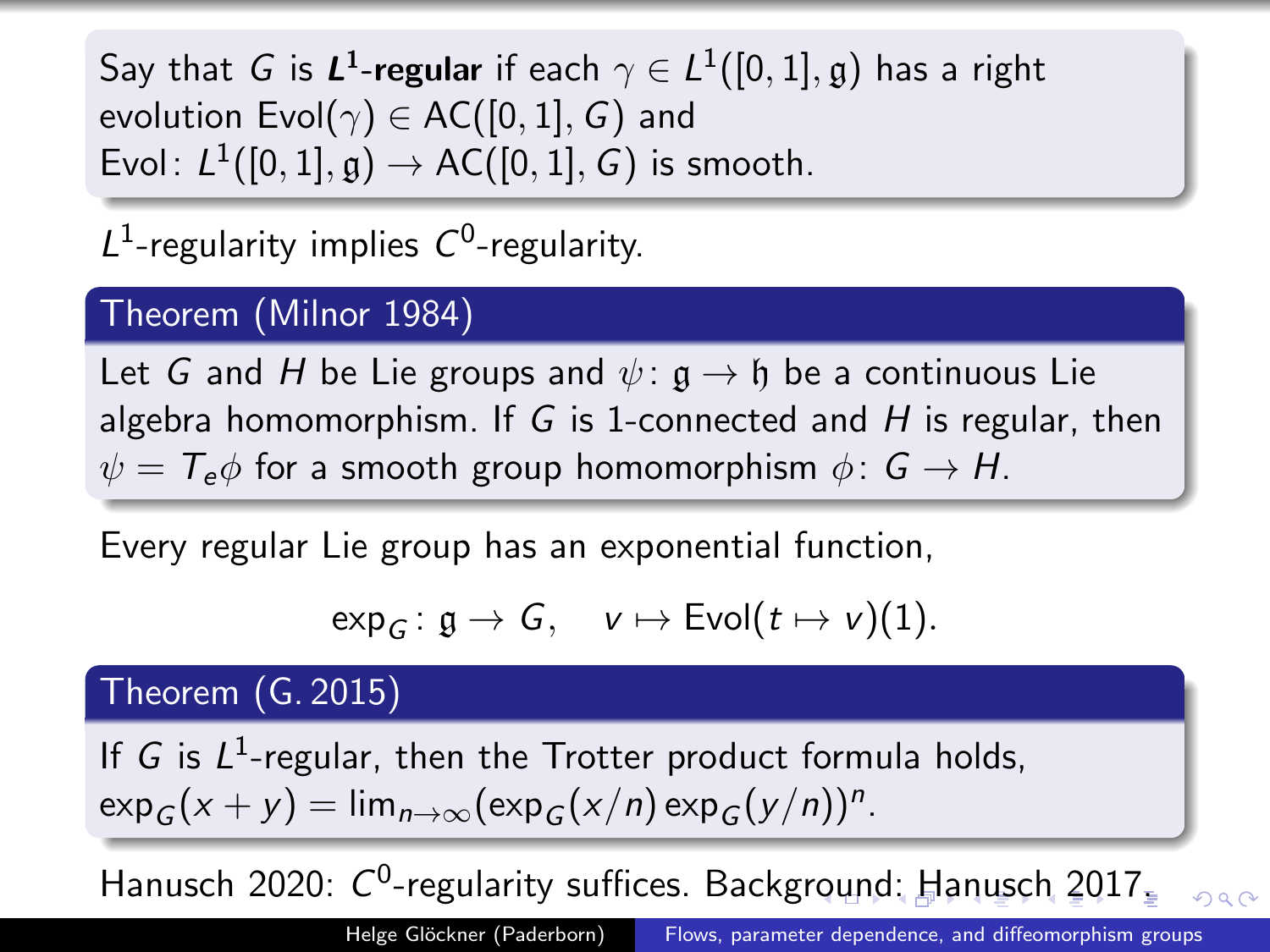<span id="page-12-0"></span>Compare Theorem 7.6 in G/Hilgert 2020 and Theorem 1.6 in G. 2020 for the following fact; cf. also earlier work by Hanusch.

#### Theorem

If  $G$  is  $C^0$ -regular, then Evol $\colon C_{\sf pw}([0,1],\mathfrak{g}) \to {\sf AC}([0,1],G)$  is smooth with respect to the  $L^1$ -topology.

#### Examples

(a) Diff $_{\partial K}(K)$  is  $C^0$ -regular (G/Neeb 2017) with Evol as in  $\S 2$ 

(b)  $\mathrm{Diff}_c(M)$  (as in Michor 1980) is  $L^1$ -regular for each paracompact, finite-dimensional smooth manifold M (G. 2015)  $(C<sup>0</sup>$ -regularity Schmeding 2015)

(c)  $Diff_{\omega}(M)$  (as in Kriegl-Michor '97 or Dahmen-Schmeding '15) is  $L^1$ -regular for each compact real-analytic manifold M (G. 2020)

 $\text{Diff}_c(M)$  Lie group of  $C^{\infty}$ -diffeos  $f: M \to M$  s.t.  $f(x) = x$  off a compact set  $Diff_{\omega}(M)$  Lie group of all real-analytic diffeomorphisms of M

General references: Milnor 1984, Kriegl-Michor 1997, Neeb 2006, G. 2015, G. 2016, G. 2020, Nikitin 2021 御き メミメ メミメー

Helge Glöckner (Paderborn) [Flows, parameter dependence, and diffeomorphism groups](#page-0-0)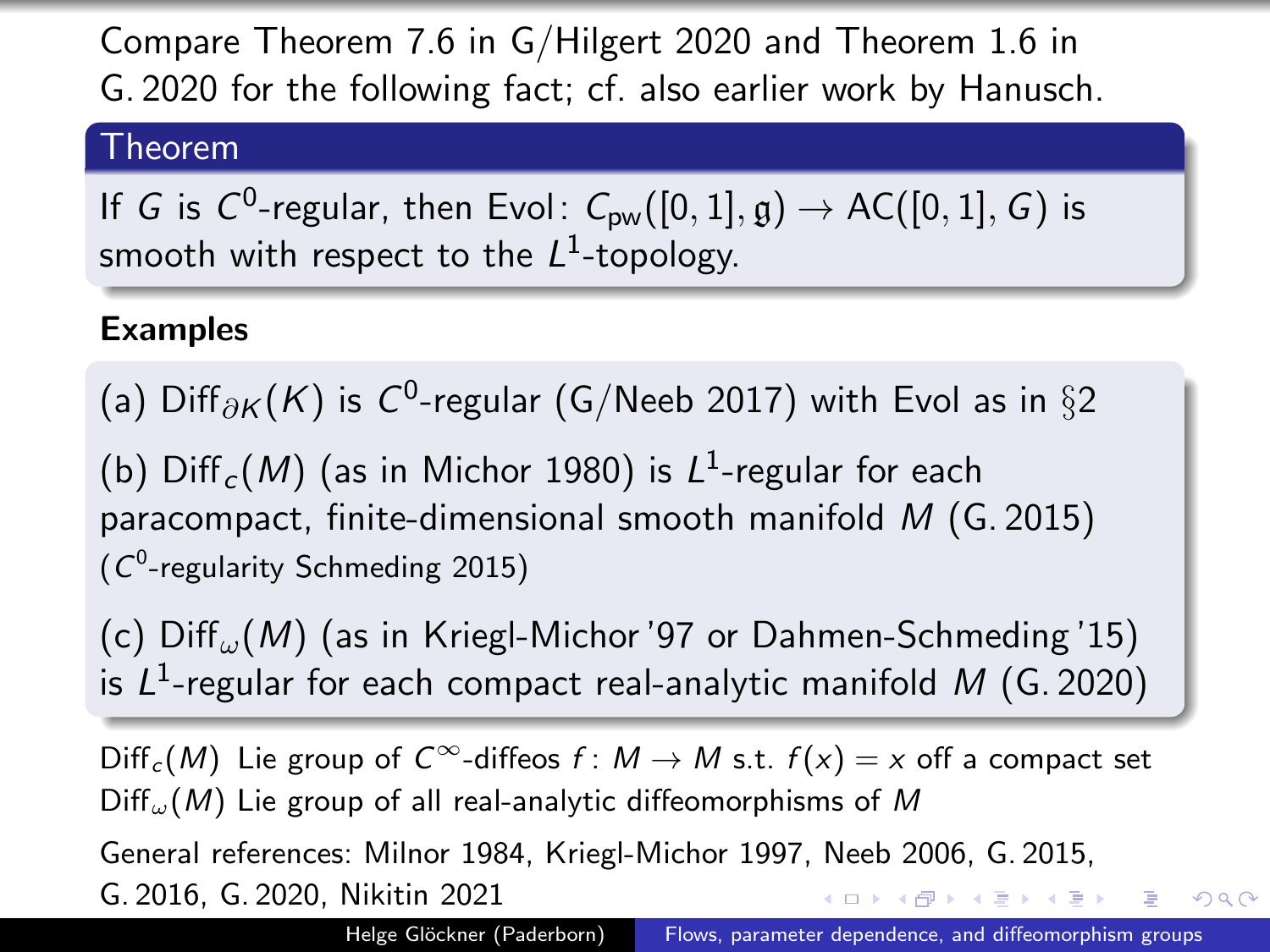### §4 Differential equations on G-manifolds

If G is a Lie group, M a smooth manifold (both modeled on locally convex spaces) and  $G \times M \rightarrow M$ ,  $(g, p) \mapsto g.p$  a smooth left action, then each  $v \in \mathfrak{g}$  yields a fundamental vector field

$$
v_{\sharp} \colon M \to \mathcal{T}M, \quad v_{\sharp}(p) := (d/dt)|_{t=0} \exp_{G}(tv).p
$$

Theorem (G/Hilgert 2020)

If  $\gamma: [0, 1] \to \mathfrak{g}$  admits a right evolution Evol( $\gamma$ ):  $[0, 1] \to G$ , then the ODE  $\dot{y}(t) = (\gamma(t))_{\text{H}}(y(t))$ 

on M satisfies local existence and uniqueness of solutions with flow  $[0,1]\times[0,1]\times{\sf M}\to{\sf M},\,(t,t_0,y_0)\mapsto{\sf Evol}(\gamma)(t)\,{\sf Evol}(\gamma)(t_0)^{-1}.y_0.$ 

Let  $y_0 \in M$ ,  $p \in M$  and  $U \subseteq M$  be a p-neighborhood. Fix  $T > 0$ . Call U reachable for controls in a subset  $S \subseteq L^1([0, T], \mathfrak{g})$  if, for some  $\gamma \in S$ , we have  $\eta(T) \in U$  for the solution  $\eta: [0, T] \to M$  to

$$
\dot{\eta}(t)=\gamma(t)_\sharp(\eta(t)),\quad \eta(t_0)=y_0.
$$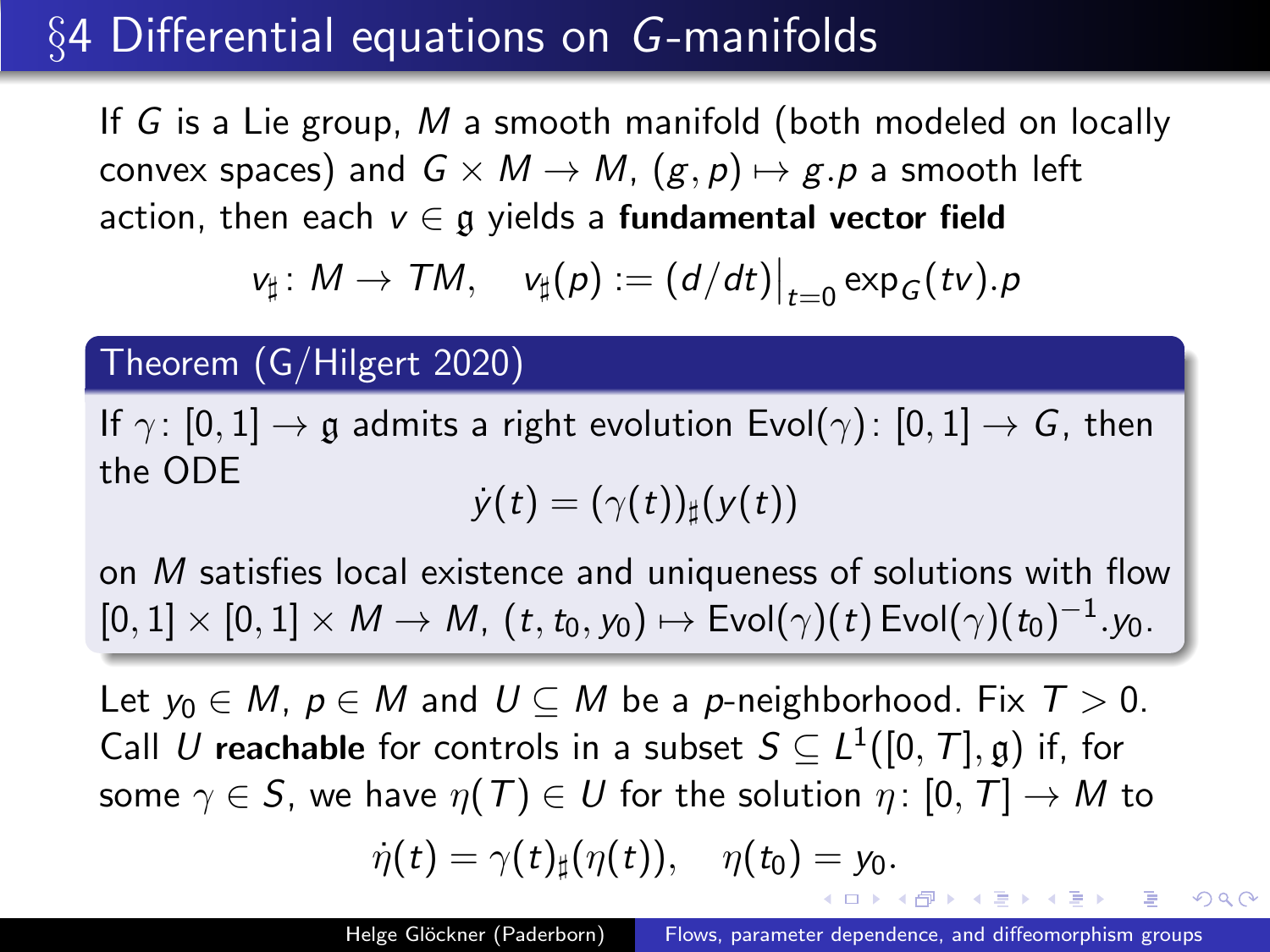#### Theorem (G/Hilgert 2020)

If  $G$  is  $C^0$ -regular, then the following are equivalent:

- (a)  $U$  can be reached using continuous controls;
- $(b)$  U can be reached using piecewise continuous controls;
- $(c)$  U can be reached using piecewise constant controls.
- If G is  $L^1$ -regular, then also the following condition is equivalent:
- (d) U can be reached using  $L^1$ -controls.

If  $K \subset \mathfrak{g}$  is a compact convex set, then (a)–(c) (resp. (a)–(d)) remain valid for functions with values in  $K$ , and equivalenty

 $(e)$  U can be reached using a piecewise constant control function with values in the set  $ex(K)$  of extreme points of K ("bang-bang-principle").

オート オート オート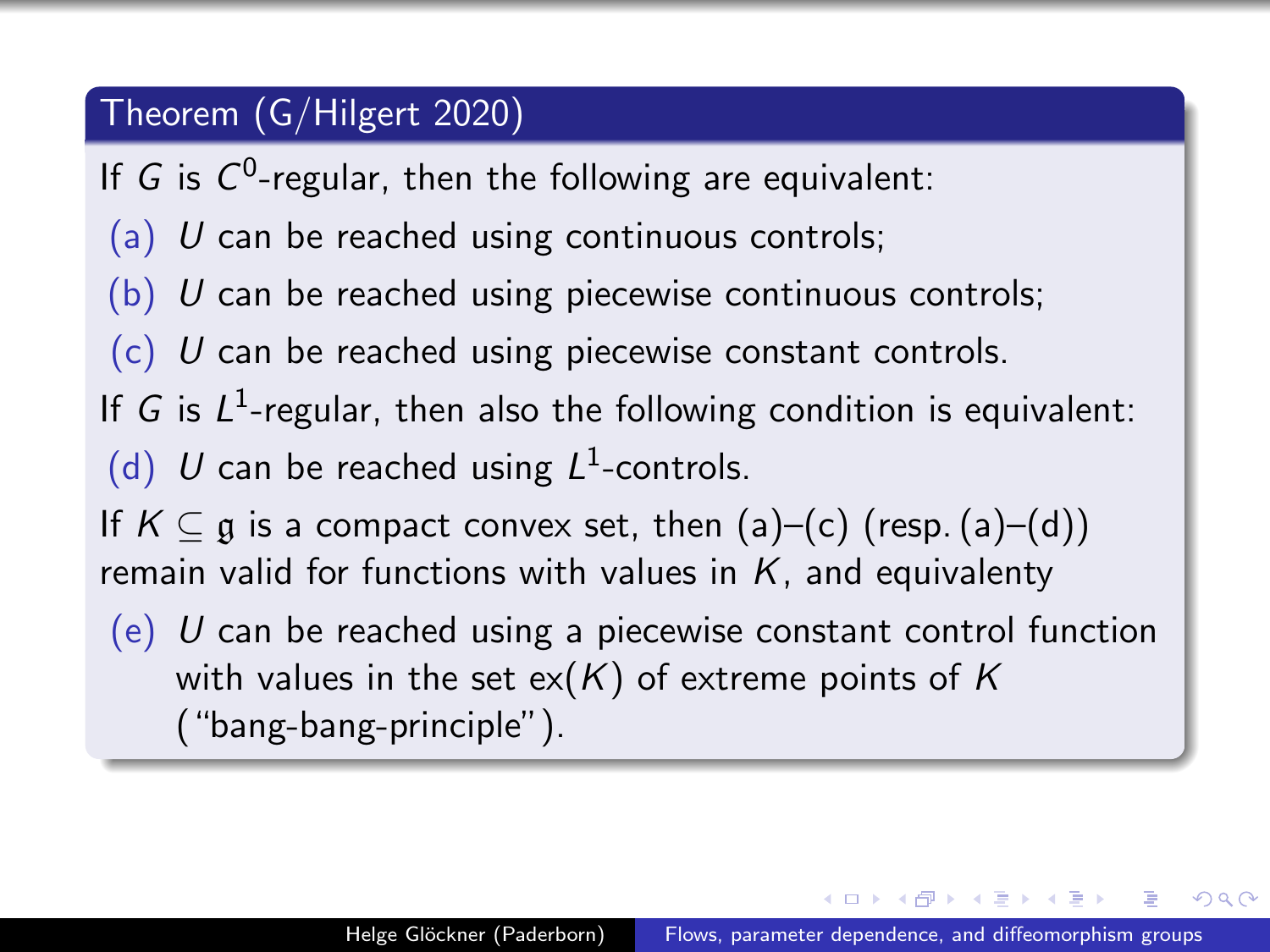# **Bibliography**

- · Bastiani, A., Applications différentiables et variétés différentiables de dimension infinie, J. Anal. Math. 13 (1964), 1–114.
- Dahmen, R. and A. Schmeding, The Lie group of real analytic diffeomorphisms is not real analytic, Stud. Math. 229 (2015), 141-172.
- Glöckner, H., Infinite-dimensional Lie groups without completeness restrictions, pp. 43–59 in: Strasburger, A. et al. (eds.), "Geometry and Analysis on Finite- and Infinite-Dimensional Lie Groups," Banach Center Publications 55, Warsaw, 2002.
- Glöckner, H., Measurable regularity properties of infinite-dimensional Lie groups, preprint, 2015 (see arXiv:1601.02568)
- Glöckner, H., Regularity properties of infinite-dimensional Lie groups and semiregularity, preprint, 2016 (see arXiv: 1208.0715)
- Glöckner, H., Diffeomorphism groups of real analytic manifolds are  $L^1$ -regular, preprint, 2020 (see arXiv:2007.15611)
- Glöckner, H. and J. Hilgert, Aspects of control theory on infinite-dimensional Lie groups and G-manifolds, preprint, 2020 (see arXiv:2007.11277)
- Glöckner, H. and K.-H. Neeb, "Infinite-Dimensional Lie Groups," book in preparation, 2021. **≮ロト (何) (日) (日)**

 $2990$ 

 $\equiv$